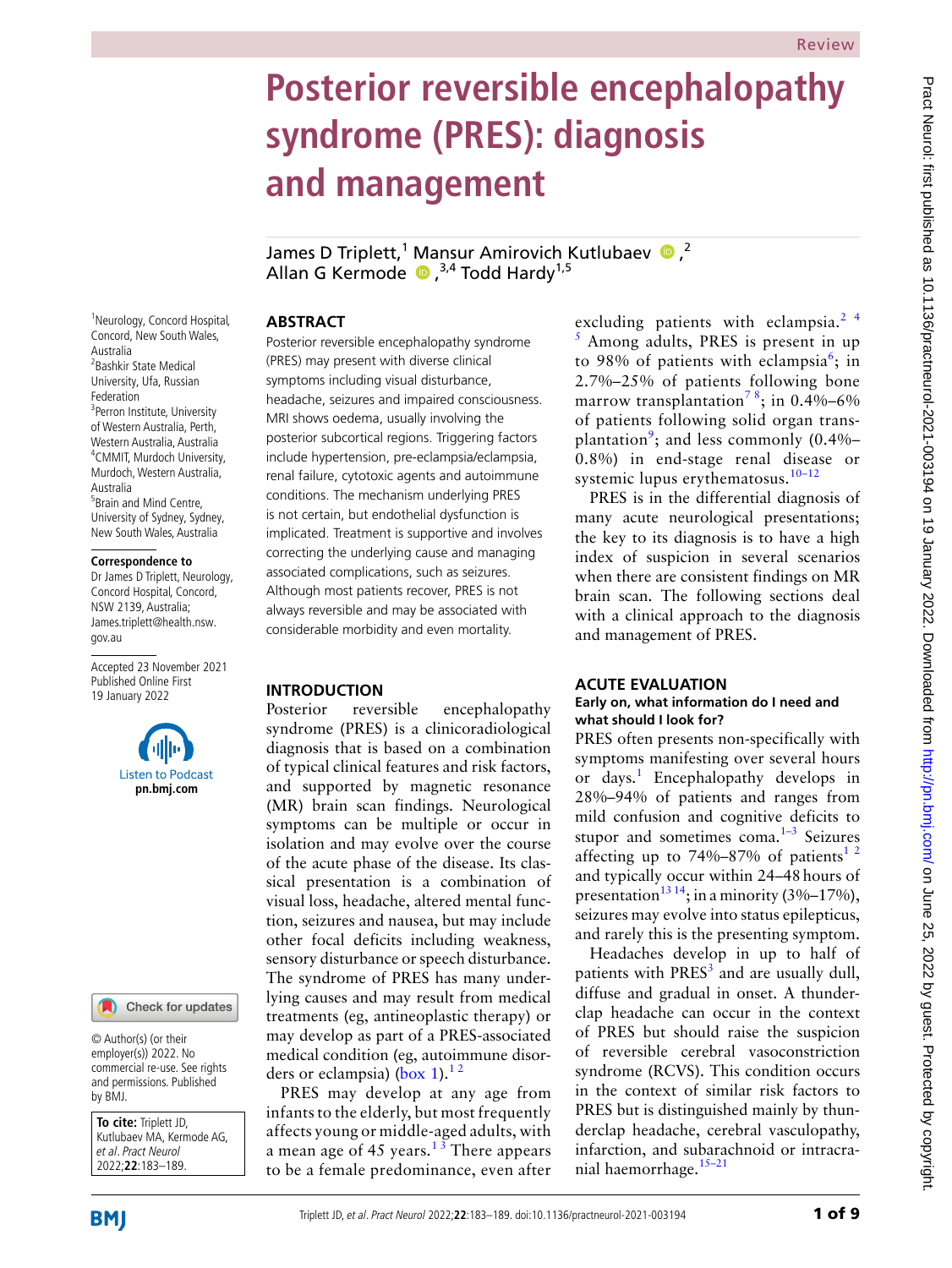# **Box 1 Conditions associated with the development of PRES**

## <span id="page-1-0"></span>**General conditions**

- ► Hypertension
- ► Sepsis
- ► Solid organ transplantation
- ► Eclampsia and pre-eclampsia
- ► Renal failure
- ► Malignancy (solid organ and haematological)
- ► Bone marrow transplantation
- $\blacktriangleright$  Stem cell transplantation
- ► Hypomagnesaemia
- ► Hypercalcaemia
- ► Hypercholesterolaemia
- ► Late radiation-associated encephalopathy, for example, SMART

# **Autoimmune disorders**

- $\blacktriangleright$  Rheumatoid arthritis
- ► Crohn's disease
- ► Systemic lupus erythematosus
- ► Scleroderma
- ► Vasculitis
- ► Neuromyelitis spectrum disorder

#### **Toxins**

- ► Scorpion poison
- ► LSD intoxication
- ► Ephedra overdose
- ► Alcohol intoxication
- ► Cocaine

## **Cytotoxic and immunosuppressive medications**

- ► Hydroxydaunorubicin/adriamycin
- ► Vinblastine/vincristine
- $\blacktriangleright$  Gemcitabine
- ► Platinum-containing drugs: cisplatin, oxaliplatin and carboplatin
- ► Bortezomib
- ► Cyclophosphamide
- ► Daunorubicin
- $\blacktriangleright$  Interferon therapy
- ► Capecitabine, 5-fluorouracil
- ► Cytarabine
- ► Etoposide
- ► Corticosteroids
- ► Rituximab
- ► Ciclosporin
- ► Tacrolimus
- ► Sirolimus
- ► Mycophenolate mofetil
- ► Methotrexate
- ► Azathioprine

## **Other medications**

- ► Lithium
- ► Linezolid

Continued

# **Box 1 Continued**

- ► Intravenous contrast
- ► Intravenous immunoglobulin
- ► Tyrosine kinase inhibitors

Despite PRES often affecting the occipital regions, only 39% of patients have visual symptoms.<sup>13</sup> These include reduced visual acuity, diplopia, visual field deficits, cortical blindness, colour vision abnormality and visual hallucinations. Focal neurological deficits such as aphasia and hemiparesis occur in 19% of patients.<sup>3</sup>

Because the symptoms linked to PRES commonly occur in other conditions, its diagnosis is challenging and requires clear communication among clinicians and with radiologists. It is essential to review the patient's current and medical history, medication charts and examination findings, including blood pressure and level of consciousness. Despite PRES being associated with accelerated hypertension, about 20%–30% of patients are normotensive or hypotensive during initial evaluation, especially when PRES is due to medications or systemic conditions other than hypertension or eclampsia. $4^{21}$ 

PRES is associated with numerous conditions and iatrogenic causes [\(box](#page-1-0) 1), though most frequently with hypertension, renal failure, eclampsia, transplant and immunosuppressive use, sepsis, autoimmune disorders and exposure to cytotoxic medications. $22-24$  Rarer iatrogenic causes include linezolid, $^{25}$  intravenous immunoglobulin<sup>26</sup> and intoxication with LSD,<sup>27</sup> cocaine,<sup>28</sup> and even scorpion poisoning.<sup>29</sup>

## **What baseline tests should I perform?**

MR scan of the brain assists with confirming the diagnosis of PRES and in showing its extent. It is therefore preferred to CT scanning due to its superior resolution, especially of posterior fossa structures. Nevertheless, CT scanning is usually the first form of imaging acutely and PRES is often diagnosed using CT scan alone. The typical CT and MRI features of PRES include almost symmetrical hemispheric vasogenic oedema affecting subcortical white matter and often extending to the overlying cortex, best seen on MRI with fluid-attenuation inversion recovery (FLAIR) sequences. $^{22}$  MRI diffusion-weighted imaging usually confirms vasogenic oedema with absence of restricted diffusion. Postcontrast enhancement occurs in 38%–50% of patients<sup>23 30 31</sup> in one of three patterns: a leptomeningeal pattern, a cortical pattern within regions of altered FLAIR signal or a combined pattern ([figure](#page-2-0) 1).<sup>[4](#page-6-8)</sup> [31](#page-6-8)

Brain imaging shows bilateral cortical–subcortical vasogenic oedema that falls into three anatomical patterns seen in about 70% of patients: a dominant parietooccipital pattern (22%), a holohemispheric watershed pattern (23%); and superior frontal sulcus pattern  $(27%)$ .<sup>432</sup> A central-variant (brainstem) pattern has also been identified, affecting the brainstem, basal ganglia,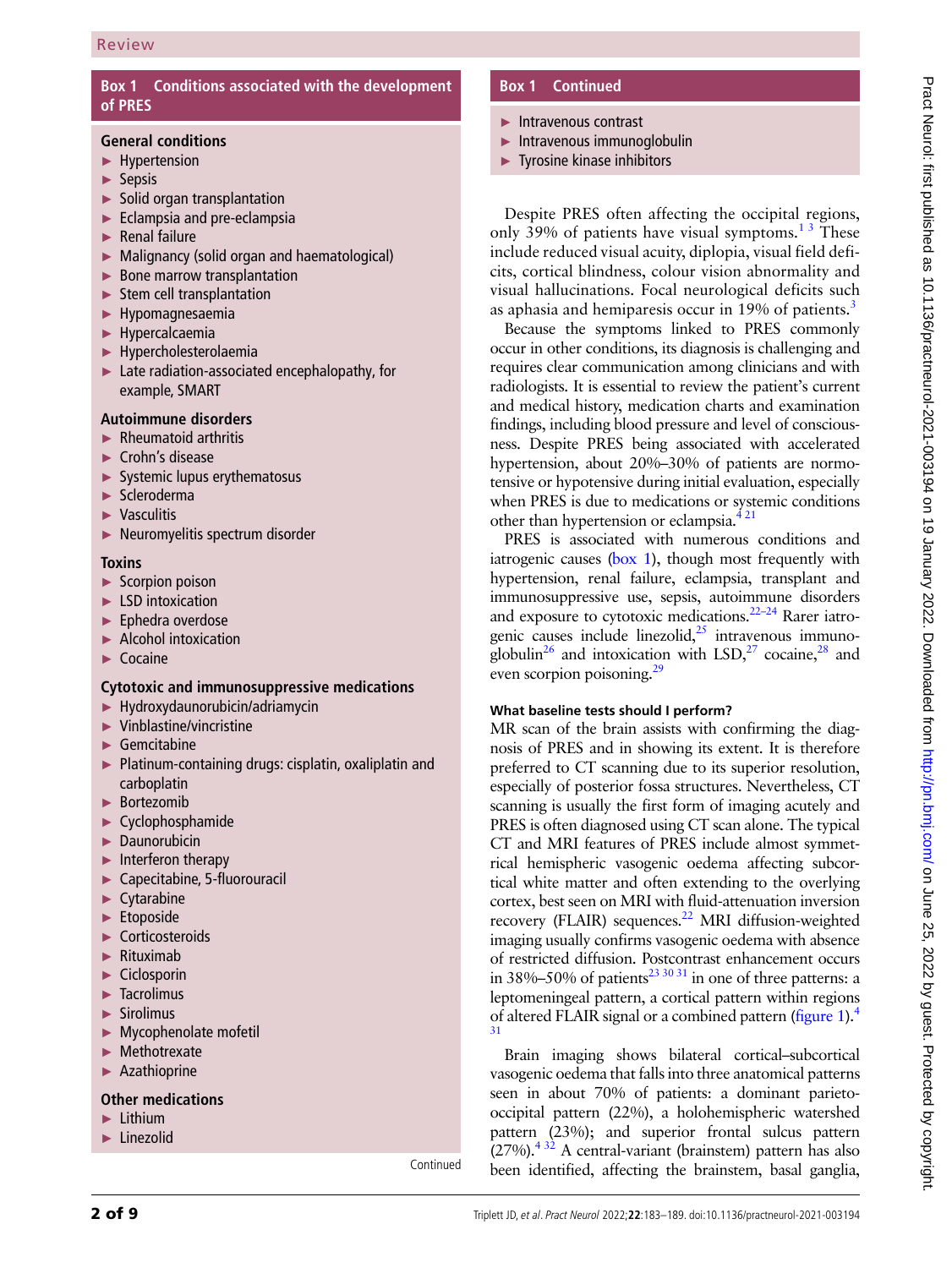

<span id="page-2-0"></span>**Figure 1** Imaging findings in typical PRES. MR scan of the brain of a 39-year-old woman with PRES who presented with visual disturbance, seizure and fever. (A–C) Prominent cortical and subcortical white matter signal hyperintensity on T2 FLAIR involving bilateral occipital and left anterior parietal lobe, left frontal lobe, and the splenium of the corpus callosum with additional foci involving both the anterior left thalamus and posterior left putamen. There are also patchy hyperintense T2 FLAIR signal foci within the right cerebellar hemisphere. (D,E) Areas of diffusion-weighted imaging hyperintensity and hyperintense apparent diffusion coefficient signal involving the occipital cortex bilaterally consistent with vasogenic oedema, which corresponds to regions of high T2 signal on the FLAIR images. (F) There is a small focus of blooming within the left occipital lobe, in keeping with petechial haemorrhage. FLAIR, fluid-attenuated inversion recovery; PRES, posterior reversible encephalopathy syndrome.

posterior limb of the internal capsule, cerebellum and periventricular regions, but has no cortical or subcortical involvement[.33](#page-7-7) PRES may rarely even involve the spinal cord.<sup>34</sup> Frontal and temporal lobe involvement can occur in up to  $75\%$  of cases,<sup>4</sup> but in practice, these patterns are commonly mixed; PRES with such combined patterns is actually more common than PRES with isolated parietooccipital involvement[.4 35](#page-6-8)

Intracranial haemorrhages are found on imaging in 10%–25% of cases, mostly intraparenchymal or subarachnoid.<sup>31 36</sup> Up to 65% of patients who undergo follow-up MRI with susceptibility-weighted imaging have microhaemorrhages.<sup>31</sup> PRES-associated intracranial haemorrhage probably results either from reperfusion injury in the setting of vasoconstriction or from pial vessel rupture secondary to severe hypertension. $37$ 

PRES and RCVS are well known to overlap, and so cerebral CT or MR angiography is recommended to help to distinguish them.<sup>15 16</sup> In RCVS, vessel wall MR angiography shows arterial wall thickening but without arterial wall enhancement, consistent with transient vasoconstriction.<sup>38</sup> However, PRES occurs in 9%-38% of RCVS cases,<sup>15–18</sup> and 87% of PRES cases have angiographic changes consistent with RCVS, such as diffuse

vasoconstriction, focal vasculopathy or vessel pruning.<sup>39</sup> Therefore, it is conceivable that PRES and RCVS are divergent phenotypical manifestations of a shared pathophysiology. $20$ 

Laboratory investigations should be guided by the clinical context. It is reasonable to take an initial blood panel of full blood count, renal function, electrolytes, liver function tests, ammonia and a urine toxicology screen. Patients with significant unexplained hypertension need specific testing for secondary causes of hypertension, such as a phaeochromocytoma, Conn's syndrome or Cushing's syndrome. If clinically indicated, and given the association of PRES with autoimmune disease, it is worth considering a serum vasculitis screen including antinuclear antibody, antineutrophil cytoplasmic antibody, extractable nuclear antigens, rheumatoid factor, complement, lupus anticoagulant, anticardiolipin antibodies, paraproteins, ACE, HIV serology, erythrocyte sedimentation rate and C reactive protein. Cerebrospinal fluid (CSF) examination is usually not necessary in clear cases of PRES, unless atypical MRI patterns make it important to exclude an alternative diagnosis such as encephalitis or demyelination [\(figure](#page-3-0) 2). Obviously a lumbar puncture should not be performed if there are signs of raised intracranial pressure.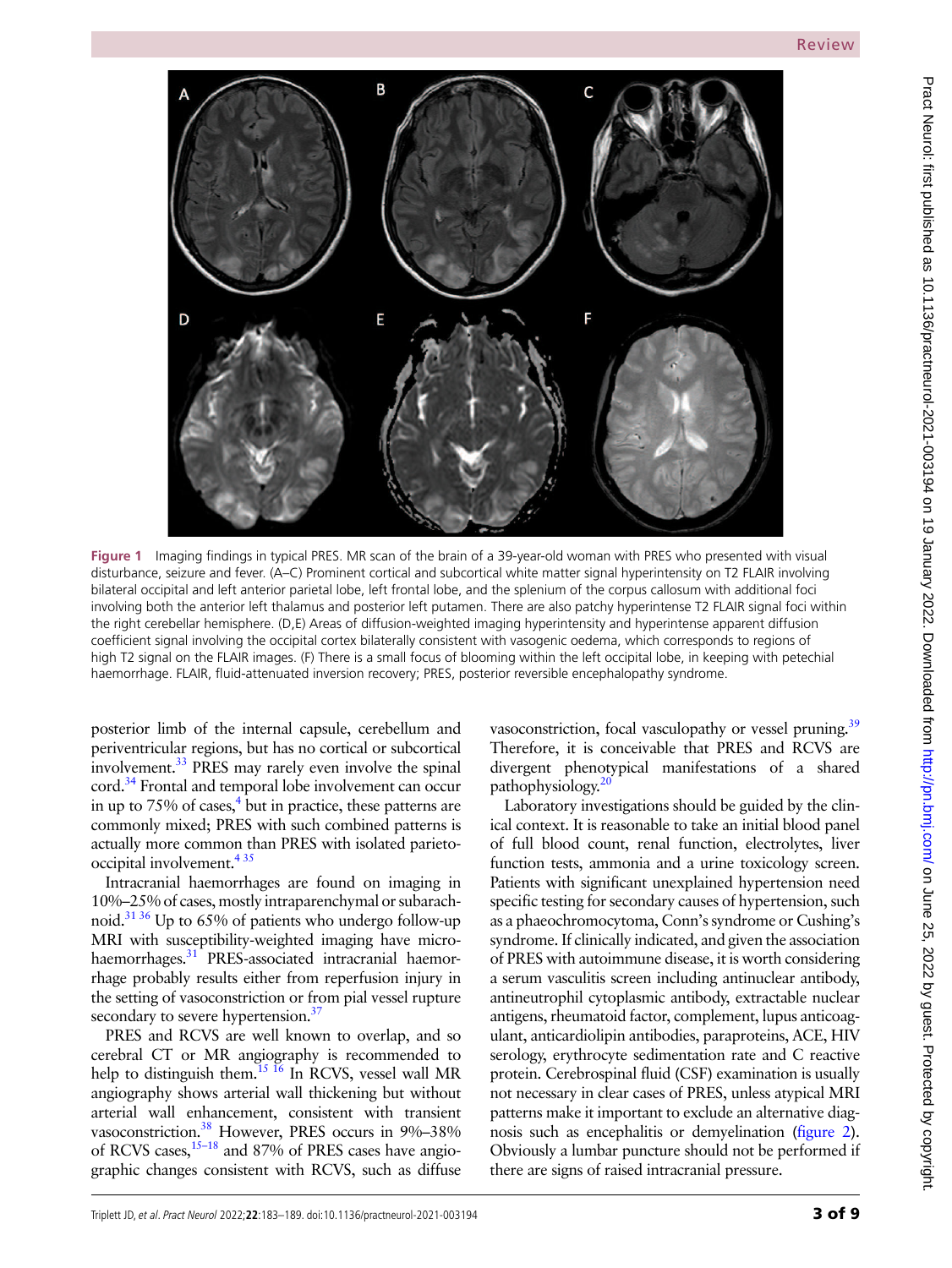

<span id="page-3-0"></span>**Figure 2** Imaging findings in atypical PRES. MR scan of the brain of a 45-year-old woman with PRES and a history of multiple sclerosis who presented with reduced level of consciousness. (A,B) Axial FLAIR sequence shows extensive brainstem, cerebellar, bilateral thalami, corpus callosum and bilateral anterior temporal lobe hyperintense signal change. (C) Sagittal FLAIR sequence shows extensive brainstem and corpus callosum hyperintensities. (D) Coronal FLAIR showing confluent brainstem, bilateral temporal lobe and left parietal lobe hyperintensities. (E,F) Areas of diffusion-weighted imaging hyperintensity and hyperintense apparent diffusion coefficient signal involving the midbrain and bilateral cerebellar hemispheres consistent with vasogenic oedema, which corresponds to regions of high T2 signal. FLAIR, fluid-attenuated inversion recovery; PRES, posterior reversible encephalopathy syndrome.

## **Do I need to request further imaging?**

Most cases of PRES do not need formal digital subtraction angiography, but it is worth considering this in patients with possible RCVS or those in whom CT or MR angiography shows a possible intracranial arteriopathy. Digital subtraction angiography may identify typical features of RCVS or of cerebral vasculitis, leading to specific therapies for each, including calcium channel blockers for RCVS or immune therapy for cerebral vasculitis.

# **Differential diagnoses of PRES**

[Table](#page-4-0) 1 shows the numerous conditions that clinicians need to consider in the differential diagnosis of PRES. While not all of these would be mistaken for classic PRES, they share clinical and/or radiological features with PRES that could lead to diagnostic confusion. The most important differentials include viral and autoimmune encephalitis, demyelinating disease, toxic leucoencephalopathies, malignancy such as gliomatosis cerebri, CNS vasculitis, central/ extrapontine myelinolysis and acute stroke, especially due to cerebral venous thrombosis.<sup>32</sup> A history of prior radiation exposure might suggest stroke-like

migraine attacks after radiation therapy syndrome. Differentiating PRES from these other conditions requires a thorough review of risk factors, additional targeted testing and follow-up imaging. $32$ 

# **Management**

# **How do I approach the acute management of PRES?**

The acute management of PRES is supportive and includes removing or reversing any suspected cause, for example, correcting hypertension ([table](#page-4-1) 2). There have been no randomised trials on the various interventions used to treat PRES, and treatment guidelines are generally by consensus opinion. It is essential to recognise the condition promptly and to remove or reverse the precipitating factor, including chemotherapy or an immunosuppressive agent.<sup>[1](#page-6-0)</sup> Patients need to be hydrated and to have any electrolyte disturbances corrected. Patients in whom cerebral oedema is causing raised intracranial pressure may require neurosurgical measures (see What about cases of malignant PRES? section)

Patients with acute hypertension should have their blood pressure gradually reduced by no more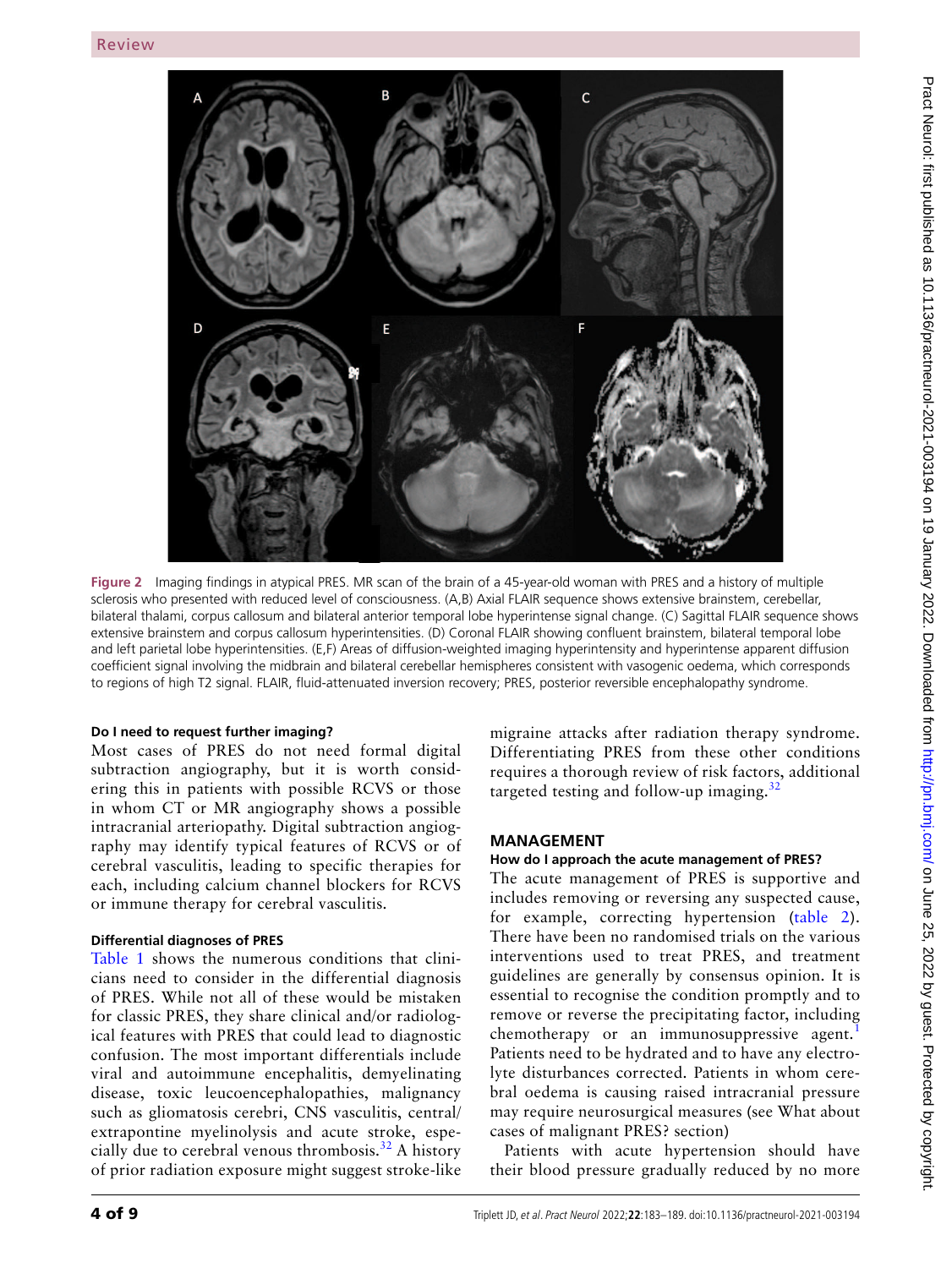<span id="page-4-0"></span>

| Table 1<br>Imaging and other key findings distinguishing between differential diagnoses |                                                                                                                                                                                 |  |  |
|-----------------------------------------------------------------------------------------|---------------------------------------------------------------------------------------------------------------------------------------------------------------------------------|--|--|
| <b>Differential diagnosis</b>                                                           | Imaging and laboratory findings                                                                                                                                                 |  |  |
| Rhomboencephalitis                                                                      | Limited to the brainstem and cerebellum, ring-enhancing abscesses associated with Listeria; inflammatory CSF                                                                    |  |  |
| Reversible cerebral<br>vasoconstriction syndrome                                        | Vasoconstriction on cerebral angiography                                                                                                                                        |  |  |
| Demyelination                                                                           | Postgadolinium enhancement with acute lesions; microhaemorrhages do not occur with demyelination; CSF evaluation<br>especially for oligoclonal bands.                           |  |  |
| Paraneoplastic encephalitis                                                             | Inflammatory CSF, positive antineuronal antibodies.                                                                                                                             |  |  |
| CNS vasculitis                                                                          | Circumferential arterial wall thickening and enhancement on vessel wall MRI, inflammatory CSF; serum vasculitis<br>screen may be positive.                                      |  |  |
| SMART syndrome                                                                          | Prominent gyral enhancement with mild mass effect and cortical thickening (hyperintense on T2 and FLAIR) with or<br>without diffusion restriction; typically, it is unilateral. |  |  |
| Acute hepatic encephalopathy                                                            | FLAIR hyperintensity and reduced diffusion in thalami, posterior limb of the internal capsules and periventricular white<br>matter. Serum ammonia may be elevated.              |  |  |
| Leucoencephalopathy                                                                     | Symmetrical confluent T2 and FLAIR hyperintensities limited to the white matter; follow-up scans show persistent<br>abnormalities.                                              |  |  |
| Central pontine myelinolysis                                                            | Raised ADC and postgadolinium enhancement                                                                                                                                       |  |  |
| Malignancy                                                                              | Persistent abnormalities on follow-up scans commonly enlarging over time, asymmetrical and often focal                                                                          |  |  |
| Gliomatosis cerebri                                                                     | Isointense on T1 and hyperintense on T2, elevated choline/NAA peak                                                                                                              |  |  |
| Acute stroke                                                                            | Decreased ADC suggesting cytotoxic oedema                                                                                                                                       |  |  |
| Cerebral venous sinus thrombosis                                                        | Abnormal signal in cerebral venous sinuses                                                                                                                                      |  |  |

ADC, apparent diffusion coefficient; CNS, central nervous system; CSF, cerebrospinal fluid; FLAIR, fluid-attenuated inversion recovery; NAA, n-acetyl aspartate; SMART, stroke-like migraine attacks after radiation therapy.

20%–25% in the first few hours to avoid the risk of cerebral, coronary and renal ischaemia.[40](#page-7-15) Clinicians should aim for a mean arterial pressure of between 105 and 125 mm Hg, and continuous intravenous infusions are often required. First-line antihypertensive

agents include nicardipine (5–15 mg/hour), labetalol (2–3 mg/min) and nimodipine; second-line agents include sodium nitroprusside, hydralazine and diazoxide.[41](#page-7-16) Nitroglycerine is not recommended in patients with PRES as it may aggravate cerebral

<span id="page-4-1"></span>

| <b>Table 2</b> Acute therapies for PRES                               |                                                               |                                                                                                                                                                                                       |  |
|-----------------------------------------------------------------------|---------------------------------------------------------------|-------------------------------------------------------------------------------------------------------------------------------------------------------------------------------------------------------|--|
| <b>Drug</b>                                                           | <b>Mechanism of action</b>                                    | <b>Dose</b>                                                                                                                                                                                           |  |
| First-line antihypertensive agents                                    |                                                               |                                                                                                                                                                                                       |  |
| Labetalol                                                             | Alpha-1 blocker/non-selective<br>beta blocker                 | Initial: 20 mg slow injection over 3 min<br>Titrate: additional 40 mg at 10 min intervals until achieving the desired BP reduction or until 300 mg<br>has been injected                               |  |
| Nicardipine                                                           | Dihydropyridine calcium channel<br>blocker                    | Initial: 5 mg/hour<br>Titrate: Increase by 2.5 mg/hour every 5-15 min until achieving the desired BP reduction                                                                                        |  |
| Nimodipine                                                            | Calcium channel blocker                                       | Initial: 0.5-1 mg/hour (15mcg/kg/hour)<br>Titrate: increase to 2 mg/hour (30 mg/kg/hour)                                                                                                              |  |
| Second-line antihypertensive agents                                   |                                                               |                                                                                                                                                                                                       |  |
| Enalapril                                                             | ACE inhibitor                                                 | Dose: 1.25 mg intravenously four times per day.<br>Notes: Use for less than 48 hours, avoid in pregnancy                                                                                              |  |
| Hydralazine                                                           | Vasodilator by direct relaxation<br>of vascular smooth muscle | Dose: 1.7-3.5 mg/kg divided into four to six doses                                                                                                                                                    |  |
| Sodium nitroprusside                                                  |                                                               | Initial dose: 0.25-0.5 mcg/kg/min<br>Titrate: increase by 0.2 mcg/kg/min until desired clinical response<br>Maximum dose: 6 mcg/kg/min                                                                |  |
| Antiseizure medications                                               |                                                               |                                                                                                                                                                                                       |  |
| Sodium valproate                                                      |                                                               | Initial loading dose: 30-40 mg/kg (maximum dose of 3500 mg)<br>Continuing dose: 400-1000 mg two times per day (maximum dose 2000 mg two times per day)                                                |  |
| Phenytoin                                                             |                                                               | Initial loading dose: 15-20 mg/kg (maximum dose of 1500 mg)<br>Continuing dose: 4-8 mg/kg initially titrating to plasma concentration of 15-20 mg/L<br>Initial infusion rate cannot exceed 50 mg/min. |  |
| Levetiracetam                                                         |                                                               | Initial loading dose: 40-60 mg/kg (maximum dose 6000 mg)<br>Continuing dose: 500-1000 mg two times per day (maximum dose 2000 mg two times per day)                                                   |  |
| RP blood pressure: PRES, posterior reversible encephalopathy syndrome |                                                               |                                                                                                                                                                                                       |  |

BP, blood pressure; PRES, posterior reversible encephalopathy syndrome.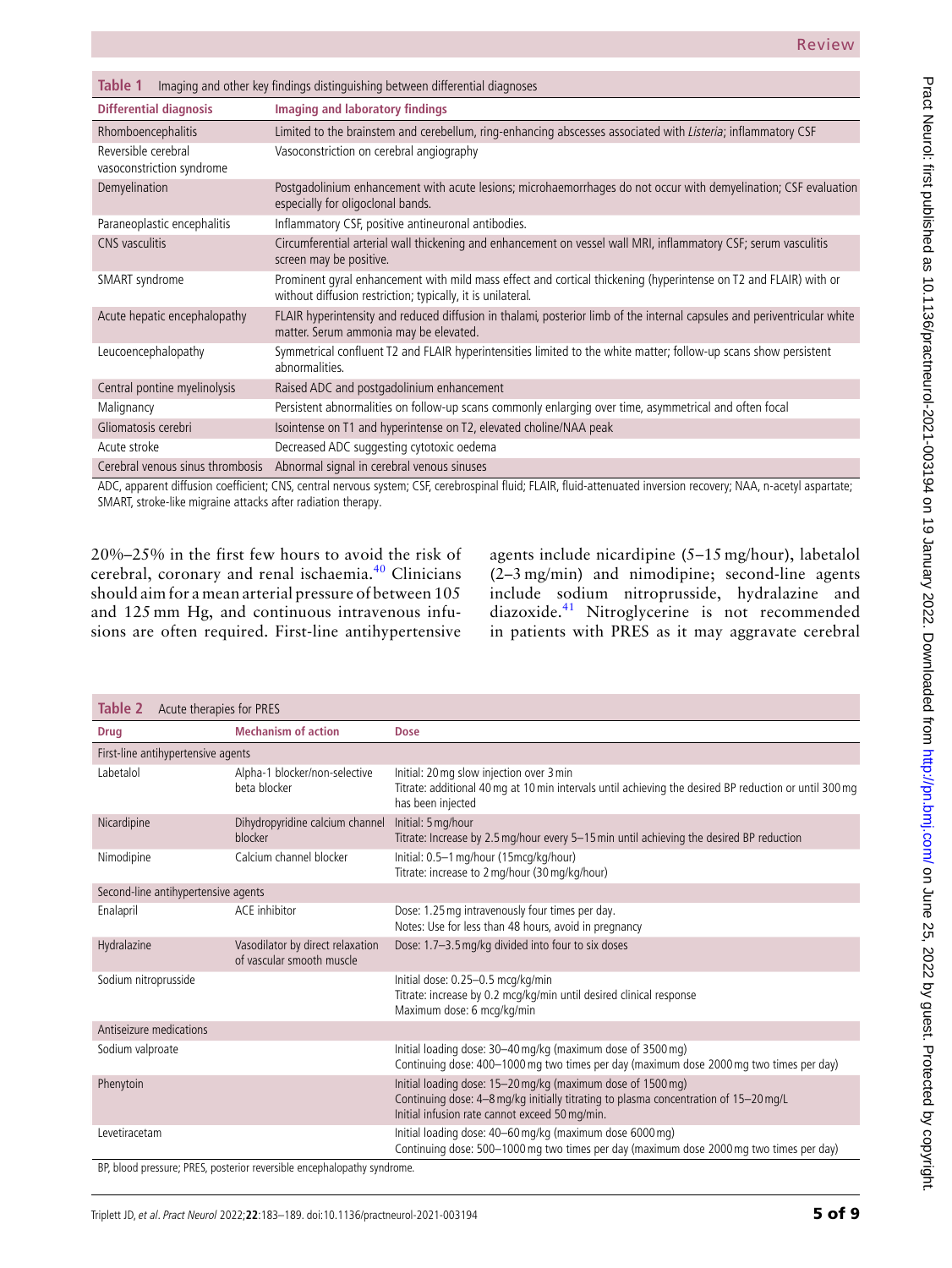#### Review

oedema.[42](#page-7-17) [Table](#page-4-0) 1 details the antihypertensive agents recommended for managing PRES.

Once PRES is suspected, clinicians should consider transfer to an intensive care setting, as up to 70% of patients ultimately require intensive care for symptom management, $43$  and 35%–40% require mechanical ventilation for  $3-7$  days.<sup>144</sup> Indications for transfer to an intensive care unit setting include encephalopathy, seizures, ventilatory depression and the need for inva-sive blood pressure support.<sup>[43](#page-7-18)</sup>

#### **Management of PRES in specific situations**

It is crucial for neurological improvement that patients with intraparenchymal or subarachnoid haemorrhage should have their blood pressure gradually reduced. $45$ Those with marked renal failure need prompt dialysis. Pregnant women should be considered for early delivery<sup>46</sup> and should best avoid ACE inhibitors.

Patients who develop status epilepticus require emergency management with benzodiazepines and loading doses of sodium valproate, levetiracetam or phenytoin [\(table](#page-4-1) 2). However, there are no standard guidelines for managing PRES-associated seizures without status epilepticus, and here treatment with antiseizure medications is decided on an individual basis. Epilepsy develops in only 1.0%–3.9% of patients who suffer a PRES-associated seizure,  $^{13}$   $^{47}$  and so most patients do not need longterm antiseizure medications; clinicians should consider weaning and stopping these medications once the acute phase of PRES has resolved.

#### **What about cases of malignant PRES?**

Malignant PRES is defined based on clinical criteria consisting of a Glasgow Coma Scale (GCS) score of<8and clinical decline despite standard medical management for elevated intracranial pressure. In addition, there must be radiological evidence of oedema or intracerebral haemorrhage exerting mass effect, such as effacement of basal cisterns, transtentorial, tonsillar or uncal herniation.<sup>48</sup> Malignant PRES requires aggressive supportive care that may include mechanical ventilation, transfusion of blood products for reversal of coagulopathy and corticosteroids for those with autoimmune disorders. Patients with PRES whose GCS score is ≤8 should have intracranial pressure monitoring whenever possible.<sup>48</sup> Various interventions undertaken in patients with raised intracranial pressure include osmotherapy, CSF drainage by external ventricular drain, craniectomy and evacuation of haematomas; these are reported to reduce mortality rates in comparison to historic reports[.49 50](#page-7-22) Patients with acute obstructive hydrocephalus may require an external ventricular  $d$ rain. $51$ 

#### **Long-term management of PRES**

Retrospective studies suggest that recurrent PRES occurs in 4% of patients,  $52$  especially in those with persistent risk factors such as sickle cell crises, autoimmune conditions,

hypertensive crises, renal failure and mitochondrial disorders.<sup>53</sup>

Although PRES was initially described as benign, wholly reversible and with a good prognosis, its mortality is around 19%, and about 44% of patients are left with varying degrees of functional impairments. $3^{34}$  Follow-up imaging may find residual structural lesions in 40% of cases.<sup>5</sup>

Factors associated with poor outcomes include severe encephalopathy, a hypertensive cause, hyperglycaemia, a neoplastic cause, a longer time to control the causative factor, the presence of multiple comorbidities, elevated C reactive protein, low CSF glucose and coagulopathy.<sup>354–56</sup> Various imaging features associated with poor outcome include corpus callosum involvement, extensive cerebral oedema or worsening imaging severity, intracerebral haemorrhage, subarachnoid haemorrhage and restrictive diffusion on imaging. $30\,55\,57\,58$ 

It is difficult to identify a single predictor of outcome in PRES. Several studies have found a correlation between the degree of hypertension and both the clinical outcome and severity of oedema on imaging, but the presence or patterns of gadolinium-based contrast enhancement does not correlate with functional outcomes.<sup>30</sup>

The occurrence of seizures during the acute phase is not associated with increased length of hospital stay,

## **Key points**

- ► Posterior reversible encephalopathy syndrome (PRES) most commonly presents with visual disturbance, seizures and altered consciousness.
- ► PRES can occur in the context of hypertension, renal failure, autoimmune disease and with the use of immunosuppressive therapy or chemotherapy.
- $\triangleright$  MR scan of the brain confirms the oedema, which is often, but not exclusively, in posterior cortical and subcortical structures.
- ► The treatment of PRES can be challenging but should be implemented early to minimise the potential for significant morbidity and mortality that can occur in more severe cases.

#### **Further reading**

- ► Bartynski WS, Boardman JF. Distinct imaging patterns and lesion distribution in posterior reversible encephalopathy syndrome. AJNR Am J Neuroradiol. (2007) 28:1320–7.
- ► Singhal AB, Hajj-Ali RA, Topcuoglu MA, *et al*. Reversible cerebral vasoconstriction syndromes: analysis of 139 cases. Arch Neurol 2011;68:1005–12.
- ► Fugate JE, Rabinstein AA. Posterior reversible encephalopathy syndrome: clinical and radiological manifestations, pathophysiology, and outstanding questions.*Lancet Neurol*.(2015) 14:914–25.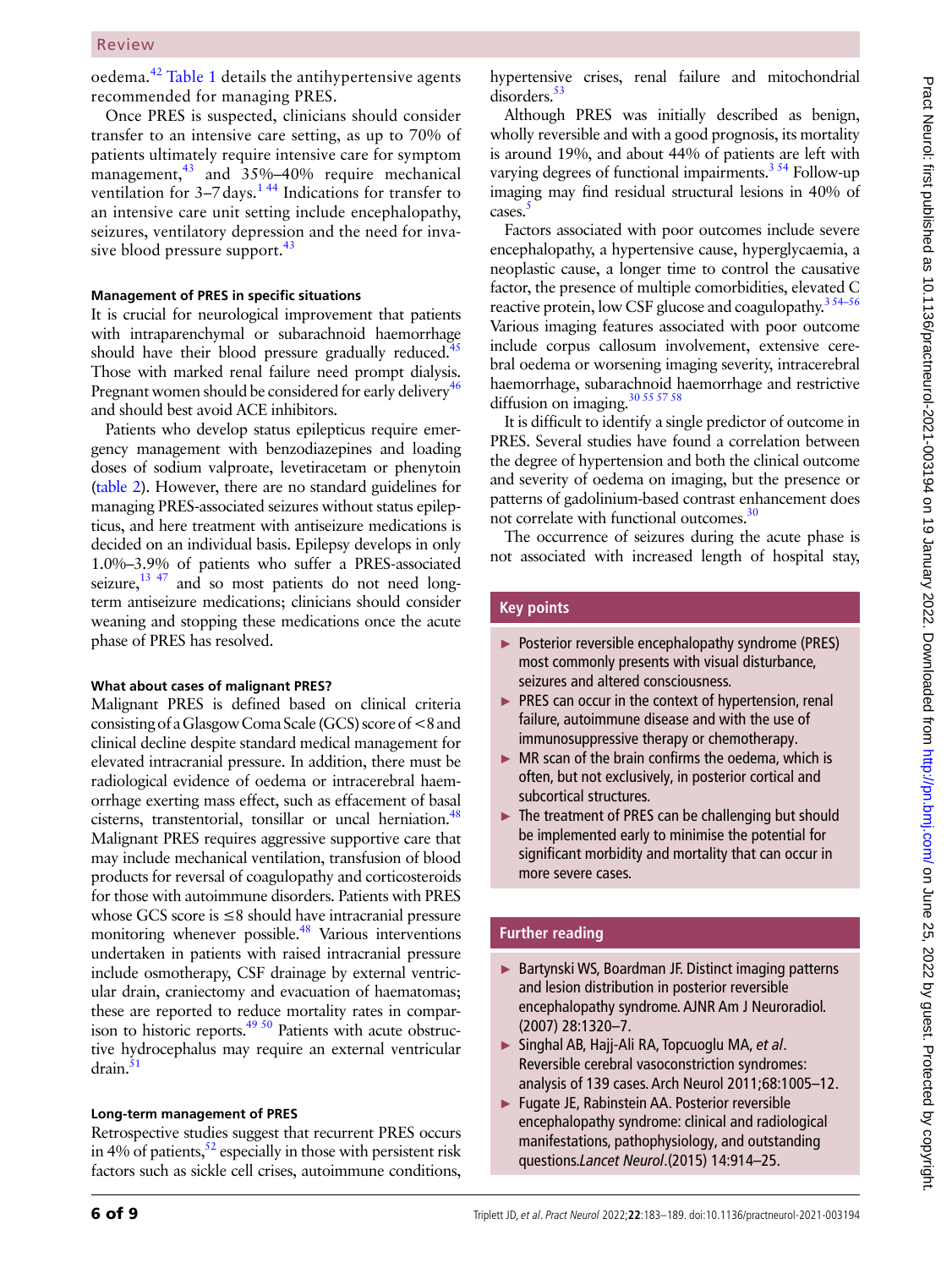## **What do I need to know about the pathophysiology of PRES?**

The mechanism underlying the development of PRES is poorly understood. PRES is a disorder of dysregulated perfusion of the brain, typically resulting in reversible vasogenic oedema. There are several theories regarding the cerebral vasculature dysregulation in PRES, but no single mechanism explains the development of PRES in all cases.<sup>59</sup> Thus, multiple non-exclusive mechanisms probably contribute, including excessive hypertension, impaired cerebral autoregulation causing cerebral hyperperfusion and endothelial dysfunction.<sup>32</sup> The posterior circulation may be more vulnerable to hyperperfusion as it has less sympathetic innervation to counter reflex parasympathetic vasodilation.<sup>60</sup> Patients with PRES commonly have acute fluctuations in blood pressure, but it is not known whether these are the cause or a secondary effect of the syndrome.<sup>32</sup>  $61$  Endothelial dysfunction may result, either directly or as a downstream effect, from the secretion of cytokines, including tumour necrosis factor alpha, interleukin-1, interferon gamma and vascular endothelial growth factor. $62$ 

# **Conclusion**

PRES is a neurological condition that commonly presents with visual disturbance, seizures and encephalopathy, and has a wide range of causes including hypertension, pre-eclampsia, renal failure and immunosuppression. Its diagnosis is facilitated by the characteristic MR brain scan changes of posterior subcortical oedema. Its treatment involves correcting identifiable triggers and supporting patients through the acute phase of the illness. The prognosis is generally favourable but more severely affected patients require intensive care support and may be left with residual neurological deficits. Key areas for further research are to gain a better understanding of its pathophysiology and to obtain better data regarding the need for long-term treatment of seizures with antiseizure medications.

**Contributors** JDT, AGK and TH undertook design of the article, drafting of the article and critical review of the article. MAK undertook drafting of the article and critical review of the article.

**Funding** The authors have not declared a specific grant for this research from any funding agency in the public, commercial or not-for-profit sectors.

**Competing interests** None declared.

**Patient consent for publication** Not applicable.

**Ethics approval** This study does not involve human participants.

**Provenance and peer review** Commissioned. Externally peer reviewed by Aaron Berkowitz, Pasadena, California, USA.

#### **ORCID iDs**

Mansur Amirovich Kutlubaev [http://orcid.org/0000-0003-](http://orcid.org/0000-0003-1001-2024) [1001-2024](http://orcid.org/0000-0003-1001-2024)

Allan G Kermode <http://orcid.org/0000-0002-4476-4016>

# **References**

- <span id="page-6-0"></span>1 Lee VH, Wijdicks EFM, Manno EM, *et al*. Clinical spectrum of reversible posterior leukoencephalopathy syndrome. *[Arch](http://dx.doi.org/10.1001/archneurol.2007.46)  [Neurol](http://dx.doi.org/10.1001/archneurol.2007.46)* 2008;65:205–10.
- 2 Fugate JE, Claassen DO, Cloft HJ, *et al*. Posterior reversible encephalopathy syndrome: associated clinical and radiologic findings. *[Mayo Clin Proc](http://dx.doi.org/10.4065/mcp.2009.0590)* 2010;85:427–32.
- <span id="page-6-6"></span>3 Legriel S, Schraub O, Azoulay E, *et al*. Determinants of recovery from severe posterior reversible encephalopathy syndrome. *[PLoS One](http://dx.doi.org/10.1371/journal.pone.0044534)* 2012;7:e44534.
- <span id="page-6-8"></span>4 Bartynski WS, Boardman JF. Distinct imaging patterns and lesion distribution in posterior reversible encephalopathy syndrome. *[American Journal of Neuroradiology](http://dx.doi.org/10.3174/ajnr.A0549)* 2007;28:1320–7.
- <span id="page-6-9"></span>5 Liman TG, Bohner G, Heuschmann PU, *et al*. The clinical and radiological spectrum of posterior reversible encephalopathy syndrome: the retrospective Berlin preS study. *[J Neurol](http://dx.doi.org/10.1007/s00415-011-6152-4)* 2012;259:155–64.
- <span id="page-6-2"></span>6 Brewer J, Owens MY, Wallace K, *et al*. Posterior reversible encephalopathy syndrome in 46 of 47 patients with eclampsia. *[Am J Obstet Gynecol](http://dx.doi.org/10.1016/j.ajog.2013.02.015)* 2013;208:468.e1–468.e6.
- <span id="page-6-1"></span>7 Reece DE, Frei-Lahr DA, Shepherd JD, *et al*. Neurologic complications in allogeneic bone marrow transplant patients receiving cyclosporin. *[Bone Marrow Transplant](http://www.ncbi.nlm.nih.gov/pubmed/1768975)* 1991;8:393–401.
- 8 Bartynski WS, Zeigler ZR, Shadduck RK, *et al*. Pretransplantation conditioning influence on the occurrence of cyclosporine or FK-506 neurotoxicity in allogeneic bone marrow transplantation. *[AJNR Am J Neuroradiol](http://www.ncbi.nlm.nih.gov/pubmed/14970028)* 2004;25:261–9.
- <span id="page-6-3"></span>9 Staykov D, Schwab S. Posterior reversible encephalopathy syndrome. *[J Intensive Care Med](http://dx.doi.org/10.1177/0885066610393634)* 2012;27:11–24.
- <span id="page-6-4"></span>10 Bartynski WS, Tan HP, Boardman JF, *et al*. Posterior reversible encephalopathy syndrome after solid organ transplantation. *[AJNR Am J Neuroradiol](http://dx.doi.org/10.3174/ajnr.A0960)* 2008a;29:924–30.
- 11 Canney M, Kelly D, Clarkson M. Posterior reversible encephalopathy syndrome in end-stage kidney disease: not strictly posterior or reversible. *[Am J Nephrol](http://dx.doi.org/10.1159/000381316)* 2015;41:177–82.
- 12 Lai C-C, Chen W-S, Chang Y-S, *et al*. Clinical features and outcomes of posterior reversible encephalopathy syndrome in patients with systemic lupus erythematosus. *[Arthritis Care Res](http://dx.doi.org/10.1002/acr.22047)* 2013;65:1766–74.
- <span id="page-6-5"></span>13 Datar S, Singh T, Rabinstein AA, *et al*. Long-term risk of seizures and epilepsy in patients with posterior reversible encephalopathy syndrome. *[Epilepsia](http://dx.doi.org/10.1111/epi.12933)* 2015;56:564–8.
- 14 Kastrup O, Gerwig M, Frings M, *et al*. Posterior reversible encephalopathy syndrome (PRES): electroencephalographic findings and seizure patterns. *[J Neurol](http://dx.doi.org/10.1007/s00415-011-6362-9)* 2012;259:1383–9.
- <span id="page-6-7"></span>15 Ducros A, Boukobza M, Porcher R, *et al*. The clinical and radiological spectrum of reversible cerebral vasoconstriction syndrome. A prospective series of 67 patients. *[Brain](http://dx.doi.org/10.1093/brain/awm256)* 2007;130:3091–101.
- 16 Ducros A, Fiedler U, Porcher R, *et al*. Hemorrhagic manifestations of reversible cerebral vasoconstriction syndrome: frequency, features, and risk factors. *[Stroke](http://dx.doi.org/10.1161/STROKEAHA.109.572313)* 2010;41:2505–11.
- 17 Singhal AB, Hajj-Ali RA, Topcuoglu MA, *et al*. Reversible cerebral vasoconstriction syndromes: analysis of 139 cases. *[Arch Neurol](http://dx.doi.org/10.1001/archneurol.2011.68)* 2011;68:1005–12.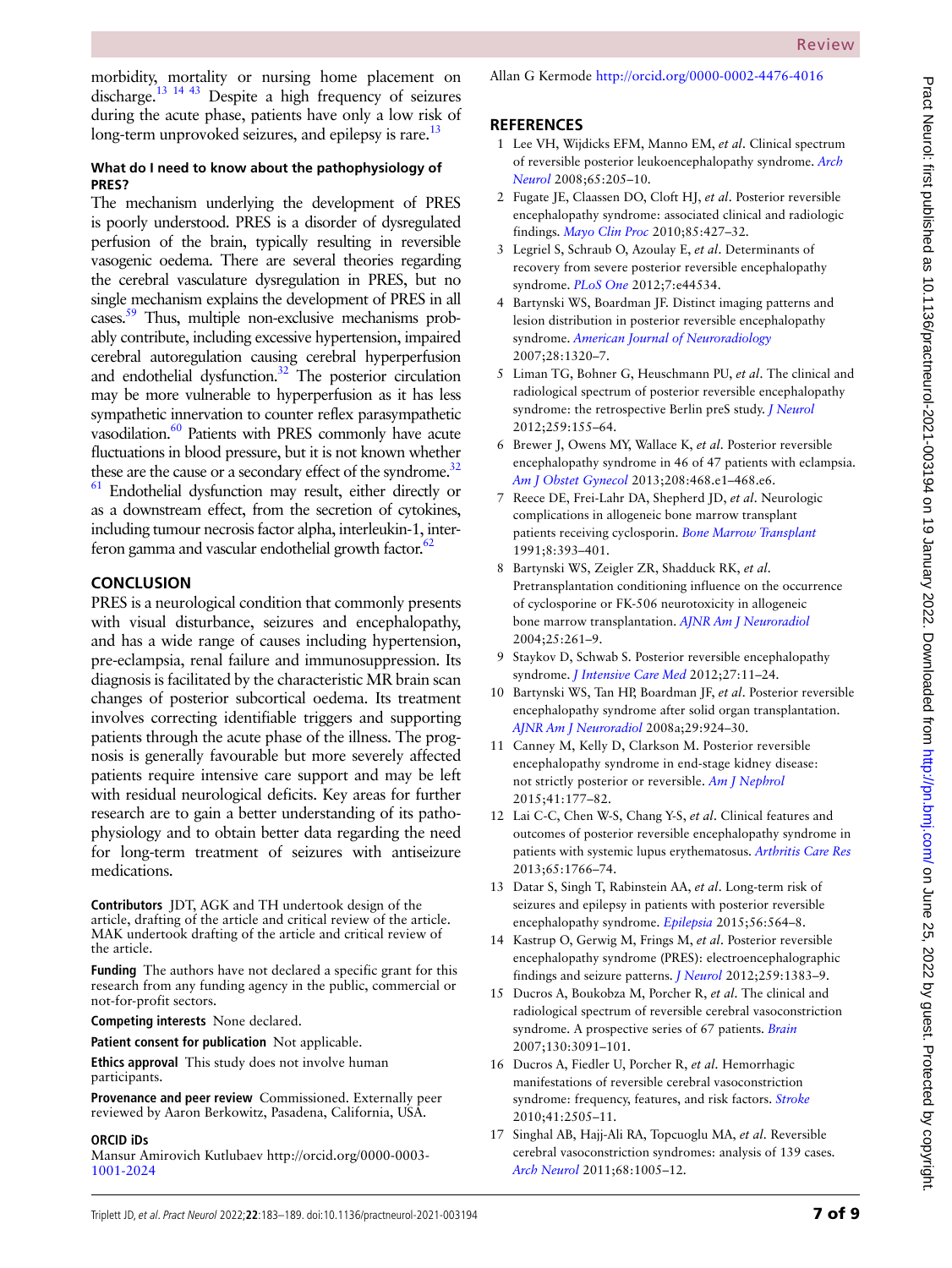## Review

- 18 Chen S-P, Fuh J-L, Wang S-J, *et al*. Magnetic resonance angiography in reversible cerebral vasoconstriction syndromes. *[Ann Neurol](http://dx.doi.org/10.1002/ana.21951)* 2010;67:648–56.
- 19 Bartynski WS, Boardman JF. Catheter angiography, Mr angiography, and MR perfusion in posterior reversible encephalopathy syndrome. *[AJNR Am J Neuroradiol](http://dx.doi.org/10.3174/ajnr.A0839)* 2008b;29:447–55.
- <span id="page-7-13"></span>20 Cappelen-Smith C, Calic Z, Cordato D. Reversible cerebral vasoconstriction syndrome: recognition and treatment. *[Curr](http://dx.doi.org/10.1007/s11940-017-0460-7)  [Treat Options Neurol](http://dx.doi.org/10.1007/s11940-017-0460-7)* 2017;19:21.
- 21 Rabinstein AA, Mandrekar J, Merrell R, *et al*. Blood pressure fluctuations in posterior reversible encephalopathy syndrome. *[J](http://dx.doi.org/10.1016/j.jstrokecerebrovasdis.2011.03.011)  [Stroke Cerebrovasc Dis](http://dx.doi.org/10.1016/j.jstrokecerebrovasdis.2011.03.011)* 2012;21:254–8.
- <span id="page-7-0"></span>22 Casey SO, Sampaio RC, Michel E, *et al*. Posterior reversible encephalopathy syndrome: utility of fluid-attenuated inversion recovery MR imaging in the detection of cortical and subcortical lesions. *[AJNR Am J Neuroradiol](http://www.ncbi.nlm.nih.gov/pubmed/10954269)* 2000;21:1199–206.
- <span id="page-7-6"></span>23 Bartynski WS, Boardman JF. Distinct imaging patterns and lesion distribution in posterior reversible encephalopathy syndrome. *[AJNR Am J Neuroradiol](http://dx.doi.org/10.3174/ajnr.A0549)* 2007;28:1320–7.
- 24 Femia G, Hardy TA, Spies JM, *et al*. Posterior reversible encephalopathy syndrome following chemotherapy with oxaliplatin and a fluoropyrimidine: a case report and literature review. *[Asia Pac J Clin Oncol](http://dx.doi.org/10.1111/j.1743-7563.2012.01544.x)* 2012;8:115–22.
- <span id="page-7-1"></span>25 Nagel S, Köhrmann M, Huttner HB, *et al*. Linezolid-induced posterior reversible leukoencephalopathy syndrome. *[Arch](http://dx.doi.org/10.1001/archneur.64.5.746)  [Neurol](http://dx.doi.org/10.1001/archneur.64.5.746)* 2007;64:746–8.
- <span id="page-7-2"></span>26 Belmouaz S, Desport E, Leroy F, *et al*. Posterior reversible encephalopathy induced by intravenous immunoglobulin. *[Nephrol Dial Transplant](http://dx.doi.org/10.1093/ndt/gfm594)* 2008;23:417–9.
- <span id="page-7-3"></span>27 Legriel S, Bruneel F, Spreux-Varoquaux O, *et al*. Lysergic acid amide-induced posterior reversible encephalopathy syndrome with status epilepticus. *[Neurocrit Care](http://dx.doi.org/10.1007/s12028-008-9096-5)* 2008;9:247–52.
- <span id="page-7-4"></span>28 Dasari V, Donohoe CD. Cocaine-Induced posterior reversible encephalopathy syndrome (PRES): a case report and review of the literature. *[J Neuroimaging Psychiatry Neurol](http://dx.doi.org/10.17756/jnpn.2018-025)* 2018;03.
- <span id="page-7-5"></span>29 Porcello Marrone LC, Marrone BF, Neto FK, *et al*. Posterior reversible encephalopathy syndrome following a scorpion sting. *[J Neuroimaging](http://dx.doi.org/10.1111/jon.12017)* 2013;23:535–6.
- <span id="page-7-26"></span>30 Karia SJ, Rykken JB, McKinney ZJ, *et al*. Utility and significance of gadolinium-based contrast enhancement in posterior reversible encephalopathy syndrome. *[AJNR Am J](http://dx.doi.org/10.3174/ajnr.A4563)  [Neuroradiol](http://dx.doi.org/10.3174/ajnr.A4563)* 2016;37:415–22.
- <span id="page-7-9"></span>31 McKinney AM, Sarikaya B, Gustafson C, *et al*. Detection of microhemorrhage in posterior reversible encephalopathy syndrome using susceptibility-weighted imaging. *[AJNR Am J](http://dx.doi.org/10.3174/ajnr.A2886)  [Neuroradiol](http://dx.doi.org/10.3174/ajnr.A2886)* 2012;33:896–903.
- <span id="page-7-14"></span>32 Fugate JE, Rabinstein AA. Posterior reversible encephalopathy syndrome: clinical and radiological manifestations, pathophysiology, and outstanding questions. *[Lancet Neurol](http://dx.doi.org/10.1016/S1474-4422(15)00111-8)* 2015;14:914–25.
- <span id="page-7-7"></span>33 Ollivier M, Bertrand A, Clarençon F, *et al*. Neuroimaging features in posterior reversible encephalopathy syndrome: a pictorial review. *[J Neurol Sci](http://dx.doi.org/10.1016/j.jns.2016.12.007)* 2017;373:188–200.
- <span id="page-7-8"></span>34 de Havenon A, Joos Z, Longenecker L, *et al*. Posterior reversible encephalopathy syndrome with spinal cord involvement. *[Neurology](http://dx.doi.org/10.1212/WNL.0000000000001026)* 2014;83:2002–6.
- 35 Tetsuka S, Ogawa T. Posterior reversible encephalopathy syndrome: a review with emphasis on neuroimaging characteristics. *[J Neurol Sci](http://dx.doi.org/10.1016/j.jns.2019.07.018)* 2019;404:72–9.
- 36 Sharma A, Whitesell RT, Moran KJ. Imaging pattern of intracranial hemorrhage in the setting of posterior reversible encephalopathy syndrome. *[Neuroradiology](http://dx.doi.org/10.1007/s00234-009-0632-6)* 2010;52:855–63.
- <span id="page-7-10"></span>37 Doss-Esper CE, Singhal AB, Smith MSA, *et al*. Reversible posterior leukoencephalopathy, cerebral vasoconstriction, and strokes after intravenous immune globulin therapy in Guillain-Barre syndrome. *[J Neuroimaging](http://dx.doi.org/10.1177/1051228404273820)* 2005;15:188–92.
- <span id="page-7-11"></span>38 Mandell DM, Matouk CC, Farb RI, *et al*. Vessel wall MRI to differentiate between reversible cerebral vasoconstriction syndrome and central nervous system vasculitis: preliminary results. *[Stroke](http://dx.doi.org/10.1161/STROKEAHA.111.626184)* 2012;43:860–2.
- <span id="page-7-12"></span>39 Bartynski WS. Posterior reversible encephalopathy syndrome, part 2: controversies surrounding pathophysiology of vasogenic edema. *[AJNR Am J Neuroradiol](http://dx.doi.org/10.3174/ajnr.A0929)* 2008b;29:1043–9.
- <span id="page-7-15"></span>40 Williams B, Mancia G, Spiering W, *et al*. 2018 ESC/ESH guidelines for the management of arterial hypertension: the task force for the management of arterial hypertension of the European Society of cardiology and the European Society of hypertension: the task force for the management of arterial hypertension of the European Society of cardiology and the European Society of hypertension. *[J Hypertens](http://dx.doi.org/10.1097/HJH.0000000000001940)* 2018;36:1953–2041.
- <span id="page-7-16"></span>41 Servillo G, Bifulco F, De Robertis E, *et al*. Posterior reversible encephalopathy syndrome in intensive care medicine. *[Intensive](http://dx.doi.org/10.1007/s00134-006-0459-0)  [Care Med](http://dx.doi.org/10.1007/s00134-006-0459-0)* 2007;33:230–6.
- <span id="page-7-17"></span>42 Finsterer J, Schlager T, Kopsa W, *et al*. Nitroglycerinaggravated pre-eclamptic posterior reversible encephalopathy syndrome (PRES). *[Neurology](http://dx.doi.org/10.1212/01.WNL.0000080369.87484.06)* 2003;61:715–6.
- <span id="page-7-18"></span>43 Hinduja A, Habetz K, Raina SK, *et al*. Predictors of intensive care unit utilization in patients with posterior reversible encephalopathy syndrome. *[Acta Neurol Belg](http://dx.doi.org/10.1007/s13760-016-0703-5)* 2017;117:201–6.
- 44 Li R, Mitchell P, Dowling R, *et al*. Is hypertension predictive of clinical recurrence in posterior reversible encephalopathy syndrome? *[J Clin Neurosci](http://dx.doi.org/10.1016/j.jocn.2012.02.023)* 2013;20:248–52.
- <span id="page-7-19"></span>45 Dhar R, Dacey R, Human T, *et al*. Unilateral posterior reversible encephalopathy syndrome with hypertensive therapy of contralateral vasospasm: case report. *[Neurosurgery](http://dx.doi.org/10.1227/NEU.0b013e318223b995)* 2011;69:1.
- <span id="page-7-20"></span>46 Ekawa Y, Shiota M, Tobiume T, *et al*. Reversible posterior leukoencephalopathy syndrome accompanying eclampsia: correct diagnosis using preoperative MRI. *[Tohoku J Exp Med](http://dx.doi.org/10.1620/tjem.226.55)* 2012;226:55–8.
- 47 Heo K, Cho KH, Lee MK, *et al*. Development of epilepsy after posterior reversible encephalopathy syndrome. *[Seizure](http://dx.doi.org/10.1016/j.seizure.2015.12.005)* 2016;34:90–4.
- <span id="page-7-21"></span>48 Akins PT, Axelrod Y, Silverthorn JW, *et al*. Management and outcomes of malignant posterior reversible encephalopathy syndrome. *[Clin Neurol Neurosurg](http://dx.doi.org/10.1016/j.clineuro.2014.06.034)* 2014;125:52–7.
- <span id="page-7-22"></span>49 Hefzy HM, Bartynski WS, Boardman JF, *et al*. Hemorrhage in posterior reversible encephalopathy syndrome: imaging and clinical features. *[AJNR Am J Neuroradiol](http://dx.doi.org/10.3174/ajnr.A1588)* 2009;30:1371–9.
- 50 Aranas RM, Prabhakaran S, Lee VH. Posterior reversible encephalopathy syndrome associated with hemorrhage. *[Neurocrit Care](http://dx.doi.org/10.1007/s12028-009-9200-5)* 2009;10:306–12.
- <span id="page-7-23"></span>51 Catherine C, Yanta C, Saand AR, *et al*. Pearls & Oy-sters: The dangers of PRES: An atypical case with life-threatening presentation. *[Neurology](http://dx.doi.org/10.1212/WNL.0000000000006775)* 2019;92:e282–5.
- <span id="page-7-24"></span>52 Sweany JM, Bartynski WS, Boardman JF. "Recurrent" posterior reversible encephalopathy syndrome: report of 3 cases--PRES can strike twice! *[J Comput Assist Tomogr](http://dx.doi.org/10.1097/01.rct.0000233127.21303.b9)* 2007;31:148–56.
- <span id="page-7-25"></span>53 Finsterer J, Stöllberger C, Ostermann E, *et al*. Recurrent posterior reversible encephalopathy syndrome in mitochondrial disorder. *[Blood Press](http://dx.doi.org/10.1080/08037050902975106)* 2009;18:126–9.